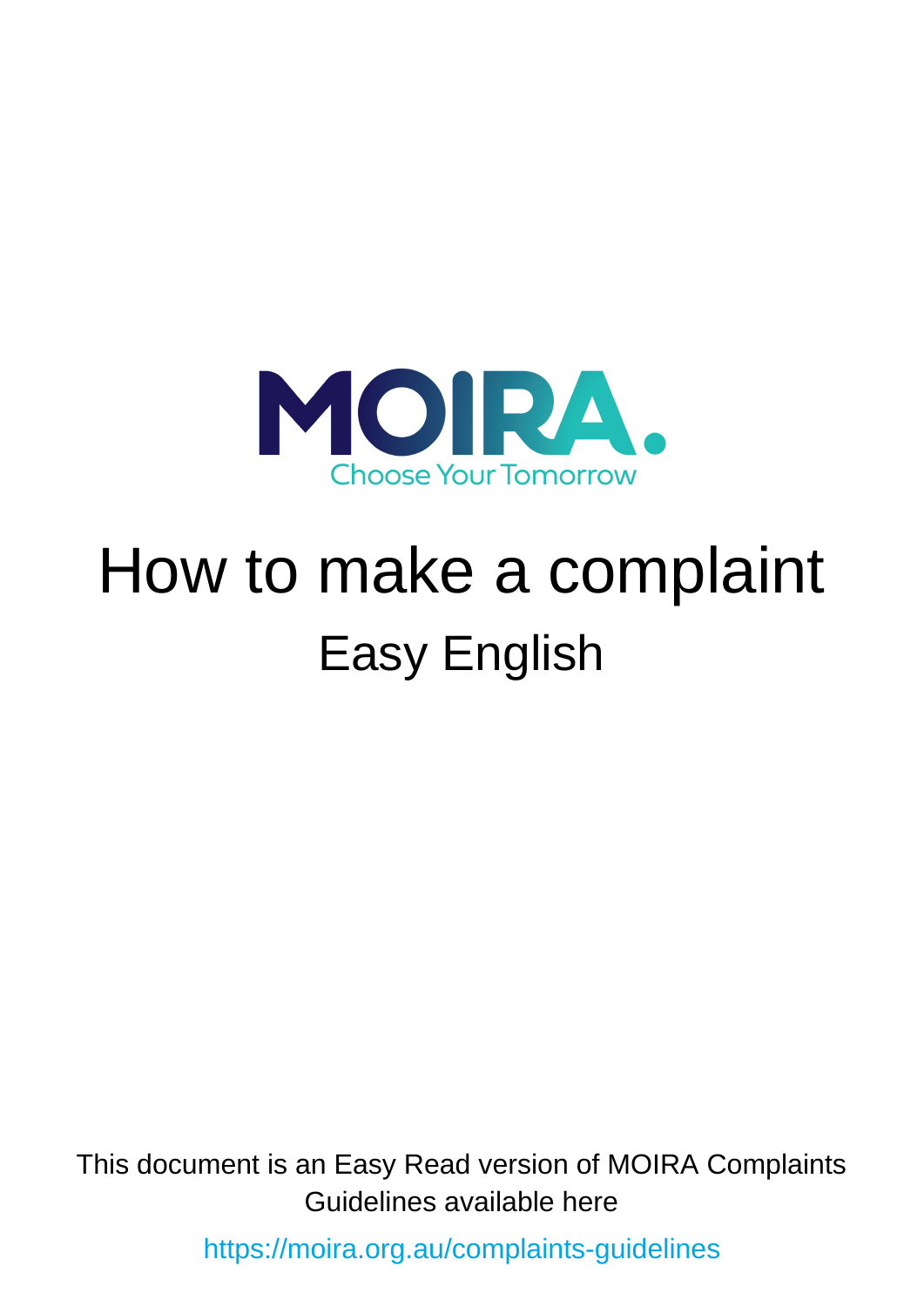This document is about how to make a complaint.

## What is a complaint?



A complaint is when you

- are not happy with MOIRA and
- tell someone about it.



MOIRA want to hear what you have to say.

#### What happens when you make a complaint?



MOIRA will

- listen
- try to help you
- tell you how we can stop this happening again.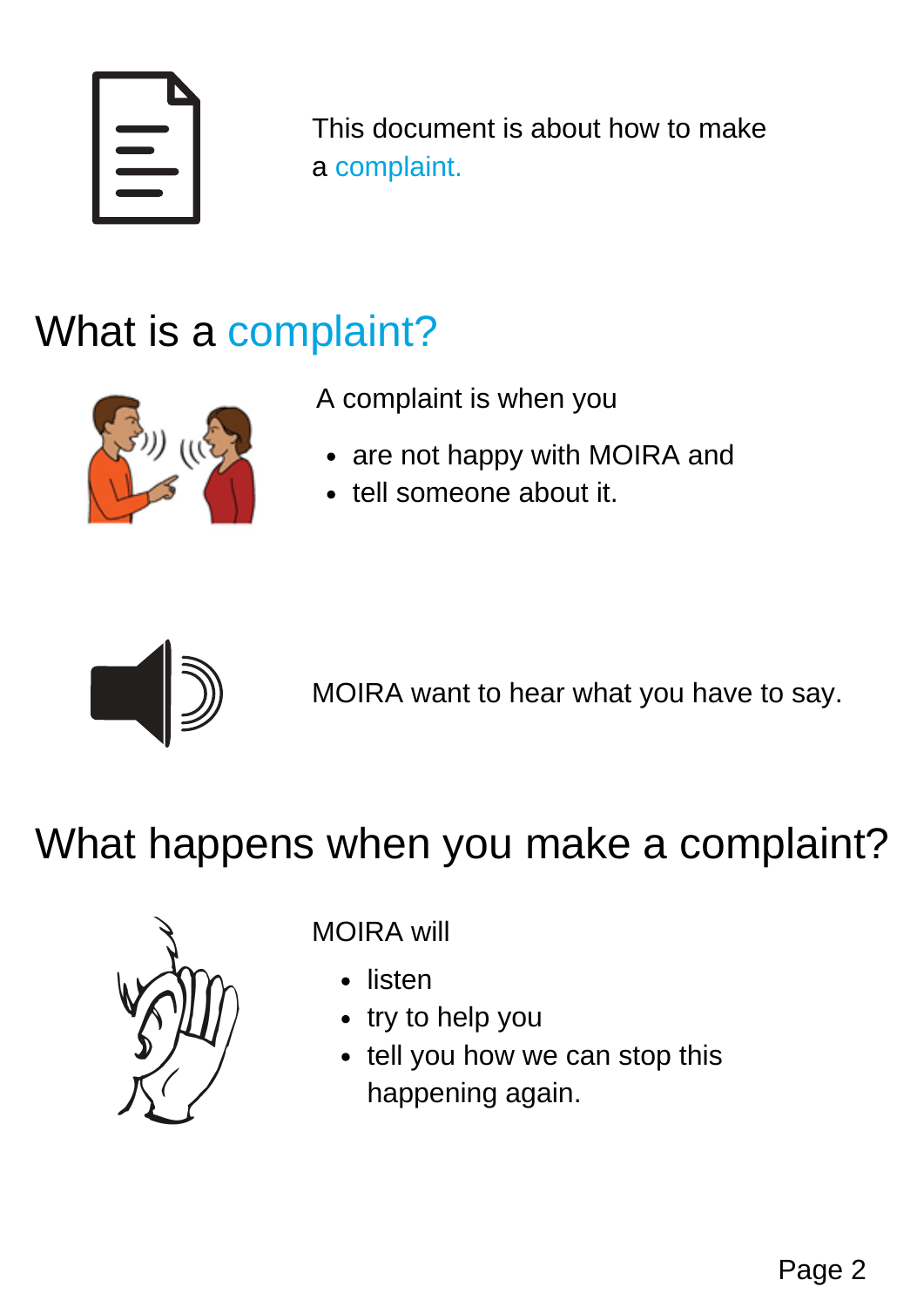

MOIRA will keep your complaint private.

This means we will keep you details safe. For example we will not tell anyone your name and address.

#### Help to make a complaint

You can get help making a complaint



• Ask a friend



Contact an advocate.

An advocate is someone that can help you make sure your voice is heard.

Disability [Advocacy](https://disabilityadvocacyfinder.dss.gov.au/disability/ndap/) Finder



Use an interpreter - Someone who speaks your language Call 9280 1955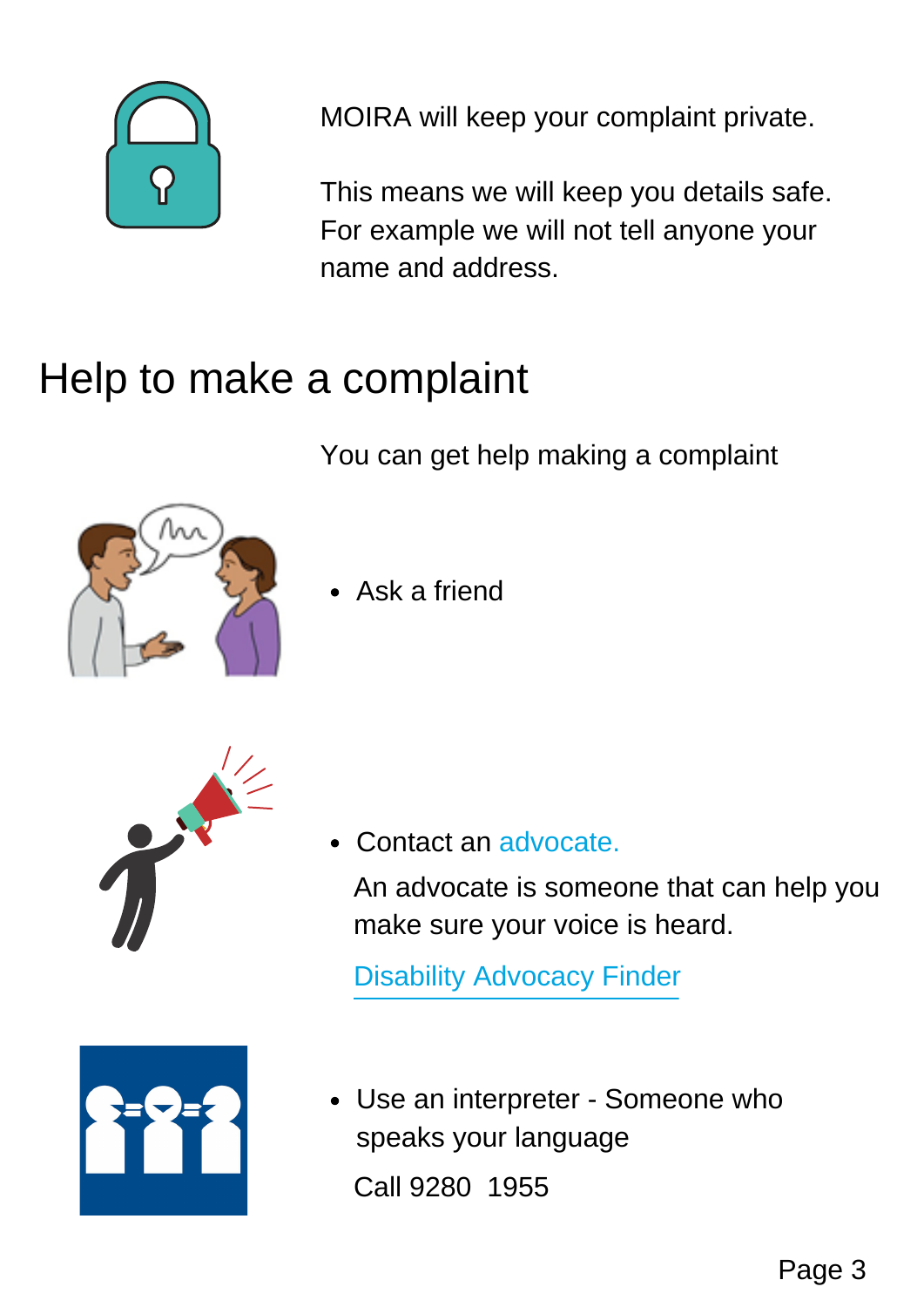### How to make a complaint?

You can:



Talk to someone at MOIRA



Call the MOIRA office

8552 2222



Send MOIRA an email

complaints@moira.org.au



Send a letter to:

MOIRA Level 3, 42 Lakeview Drive Carribean Park, Scoresby Victoria 3179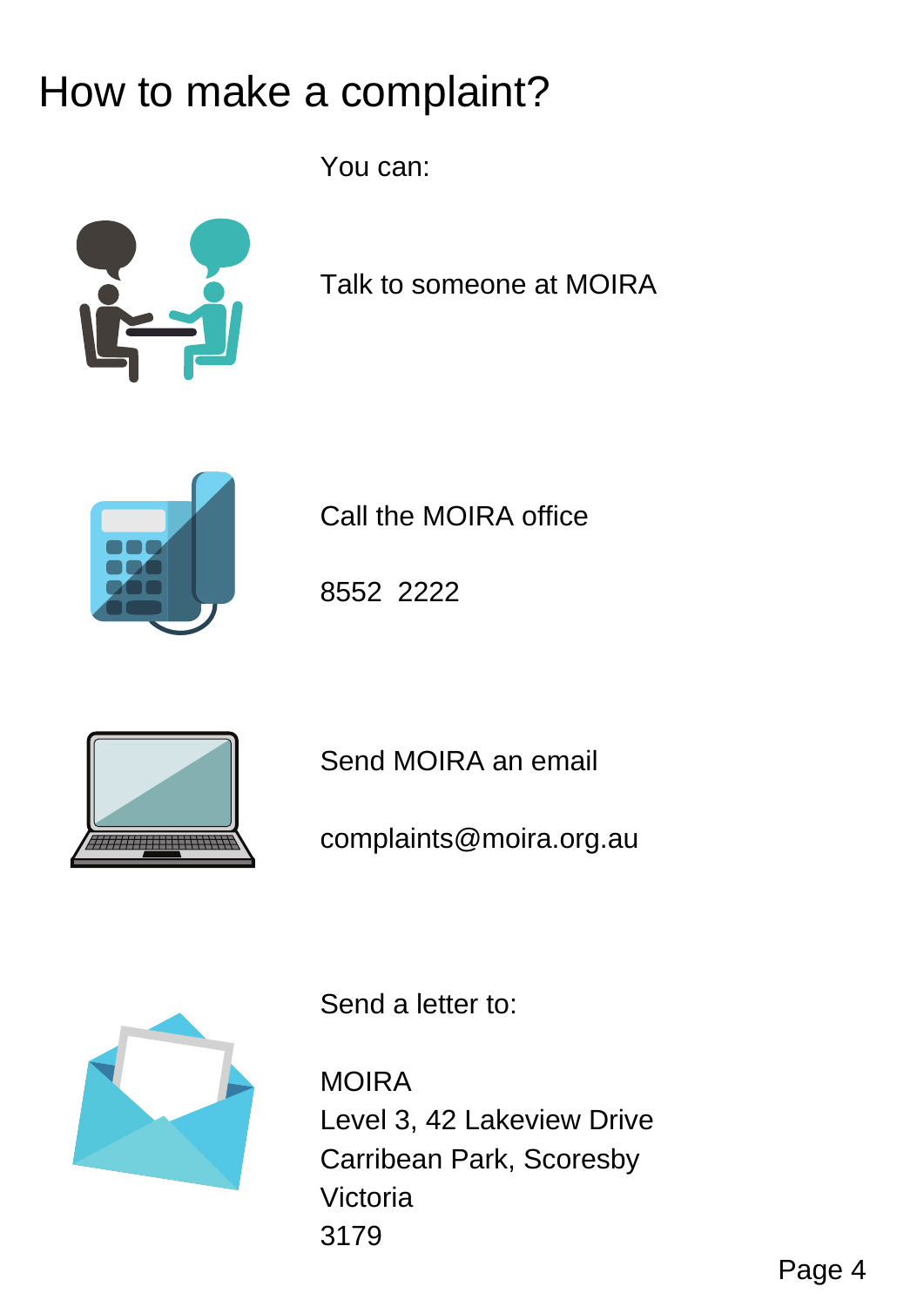#### Other places you can contact



There are other people you can talk to about your complaint

NDIS Quality and Safeguards Commission 1800 035 544 [www.ndiscommission.gov.au](https://www.ndiscommission.gov.au/about/complaints-feedback/contact)



Aged Care Quality and Safety Commission 1300 292 153 [www.agedcareequality.gov.au](https://www.agedcarequality.gov.au/making-complaint/lodge-complaint)

Commonwealth Ombudsman 1300 362 072 [www.ombudsman.gov.au](http://www.ombudsman.gov.au/)

Australian Human Rights Commissioner 1300 369 711 [www.humanrights.gov.au](https://www.humanrights.gov.au/complaints/make-complaint)

National Disability Insurance Agency (NDIA) 1800 800 110 [www.ndis.gov.au](https://www.ndis.gov.au/contact/feedback-and-complaints/contact-and-feedback-form)

Department of Health and Human Services (DHHS) 1300 650 172 [www.dhhs.vic.gov.au](https://dhhs.vic.gov.au/contact-us)